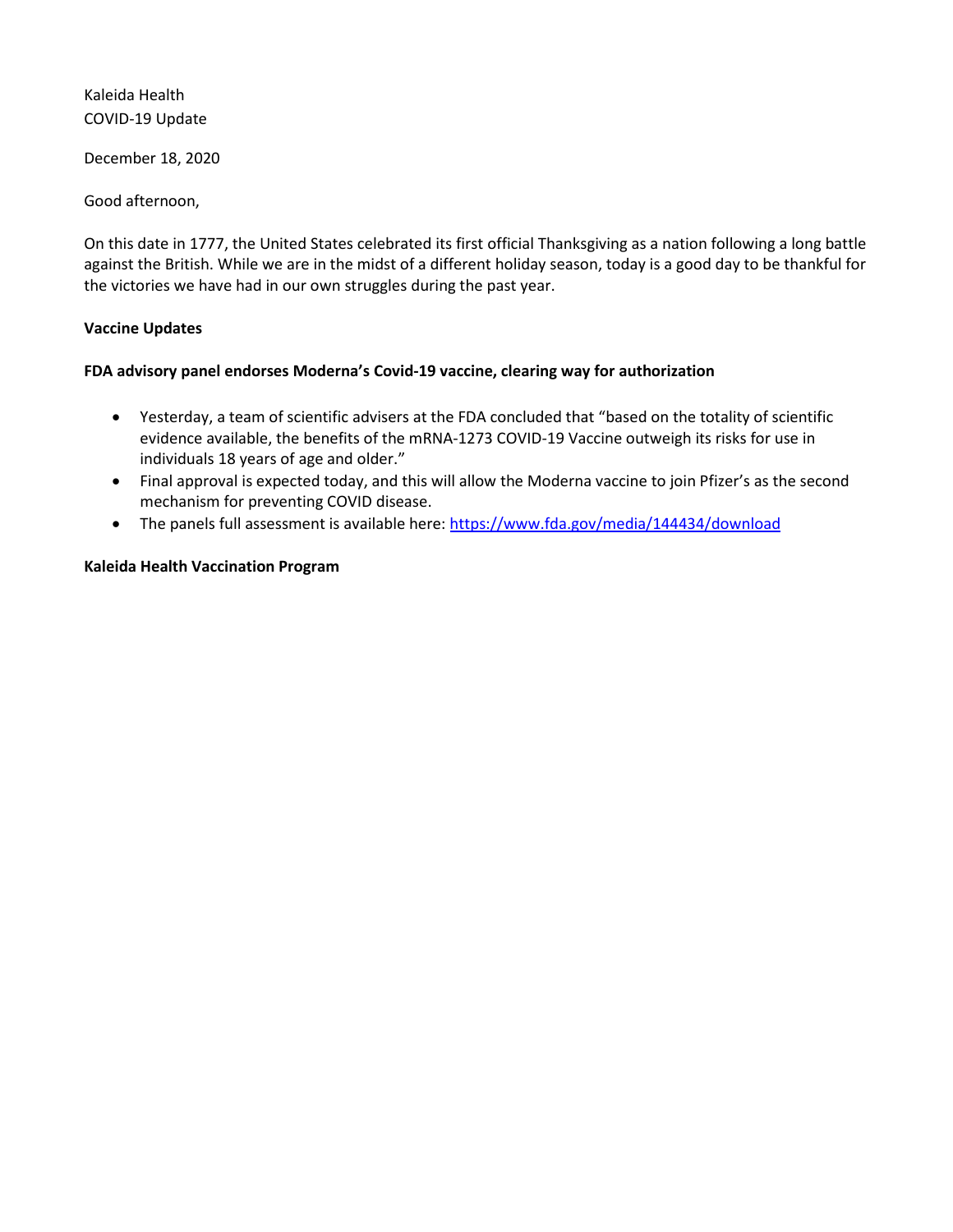

- Vaccinations are already underway for eligible staff, providers, residents, and fellows in high-risk areas at Buffalo General Medical Center (BGMC), Millard Fillmore Suburban Hospital (MFSH), Oishei Children's Hospital (OCH), and DeGraff Medical Park (DMP)
- Vaccine supplies remain limited, and priority is being given to those in high-risk units as is required by the NYS Department of Health
- Anyone who is eligible to receive a vaccine will receive an email with a link to schedule their appointment as well as further instructions. If you do not receive a confirmation email upon registration, your registration was not successful, and you do not have an appointment
- To learn more:<https://www.kaleidahealth.org/kyi/news/?i=15301>

# **Getting the Word Out!**



- Dr. Paul Shields has prepared a wonderful video about the vaccine that urges healthcare workers to understand, research and get vaccinated.
- I am including the link here in hopes that you will share with your colleagues.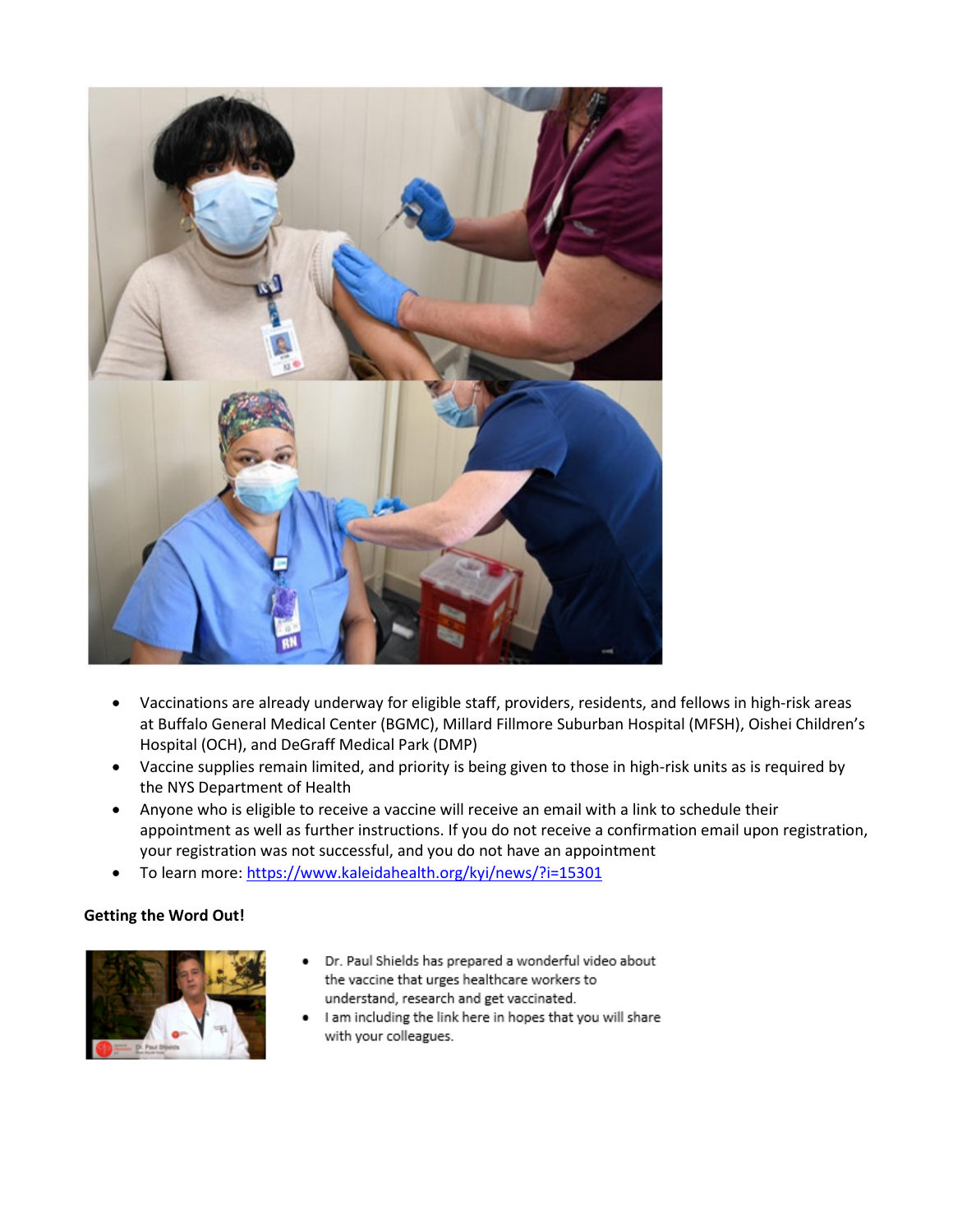- We will only turn the corner of this pandemic if we work together. Please help share information about the vaccine and the important role it will play in assuring a safe community
- The link is available at:<https://youtu.be/OwaN8aBIsP8>

### **Mini Grand Rounds: COVID-19 Vaccine and Pregnancy**

- We will be restarting the Wednesday Mini Grand Round series earlier than expected due to significant interest in the question of safety during pregnancy during COVID-19
- On January 6, 2021 at 7:30 a.m., Drs. Sarah Berga and Heather Link will discuss this important topic
- To join the meeting[: https://lyncmeet.kaleidahealth.org/droman/M4TTL8WD](https://lyncmeet.kaleidahealth.org/droman/M4TTL8WD)

# **COVID-19 Updates**

**Hospital Census:** As of 1 p.m. today, there were 163 patients in Kaleida Health hospitals who had been diagnosed with COVID-19. 129 were in medical beds and 34 in the ICU. To learn more: <https://www.kaleidahealth.org/kyi/news/?i=15313>

### **Erie County, New York State and United States Status** (as of December 16, 2020)

| Region                | <b>Positivity Rate</b> | New Cases in past 24 | <b>ICU Reserve</b> |
|-----------------------|------------------------|----------------------|--------------------|
|                       | (7-day average)        | hours                | Capacity           |
| <b>Erie County</b>    | 7.5%                   | 749                  | 47%                |
|                       | (6.8% rolling average) |                      |                    |
| <b>New York State</b> | 5.4%                   | 10.914               | 30%                |
|                       | (5.2% rolling average) |                      |                    |
| <b>United States</b>  | 11.44%                 | 233,271              | n/a                |

### **Source:**

*[erie.gov/covidtestsites](https://erieny.maps.arcgis.com/apps/webappviewer/index.html?id=0c46f6677fbd49f5b8cf7548e8efe58b) <https://coronavirus.jhu.edu/> <https://covidactnow.org/us/ny/>*

# **Practice Updates**

# **COVID-19 CPT Vaccine and Immunization Codes**

- The AMA has released new CPT codes for practices given the COVID-19 vaccine
- These CPT codes, developed based on extensive collaboration with Centers for Medicare & Medicaid Services (CMS) and the Centers for Disease Control and Prevention (CDC), are unique for each of two coronavirus vaccines as well as administration codes unique to each such vaccine and dose
- The new CPT codes clinically distinguish each COVID-19 vaccine for better tracking, reporting and analysis that supports data-driven planning and allocation
- To learn more: [https://www.ama-assn.org/practice-management/cpt/covid-19-cpt-vaccine-and](https://www.ama-assn.org/practice-management/cpt/covid-19-cpt-vaccine-and-immunization-codes)[immunization-codes](https://www.ama-assn.org/practice-management/cpt/covid-19-cpt-vaccine-and-immunization-codes)

### **Erie County Department of Health Shifts Information Line Hours and Changes Schedule for Holidays**

• The Erie County Department of Health is announcing an update to its COVID-19 Information Line hours, and changes to its hours of operation for upcoming holiday dates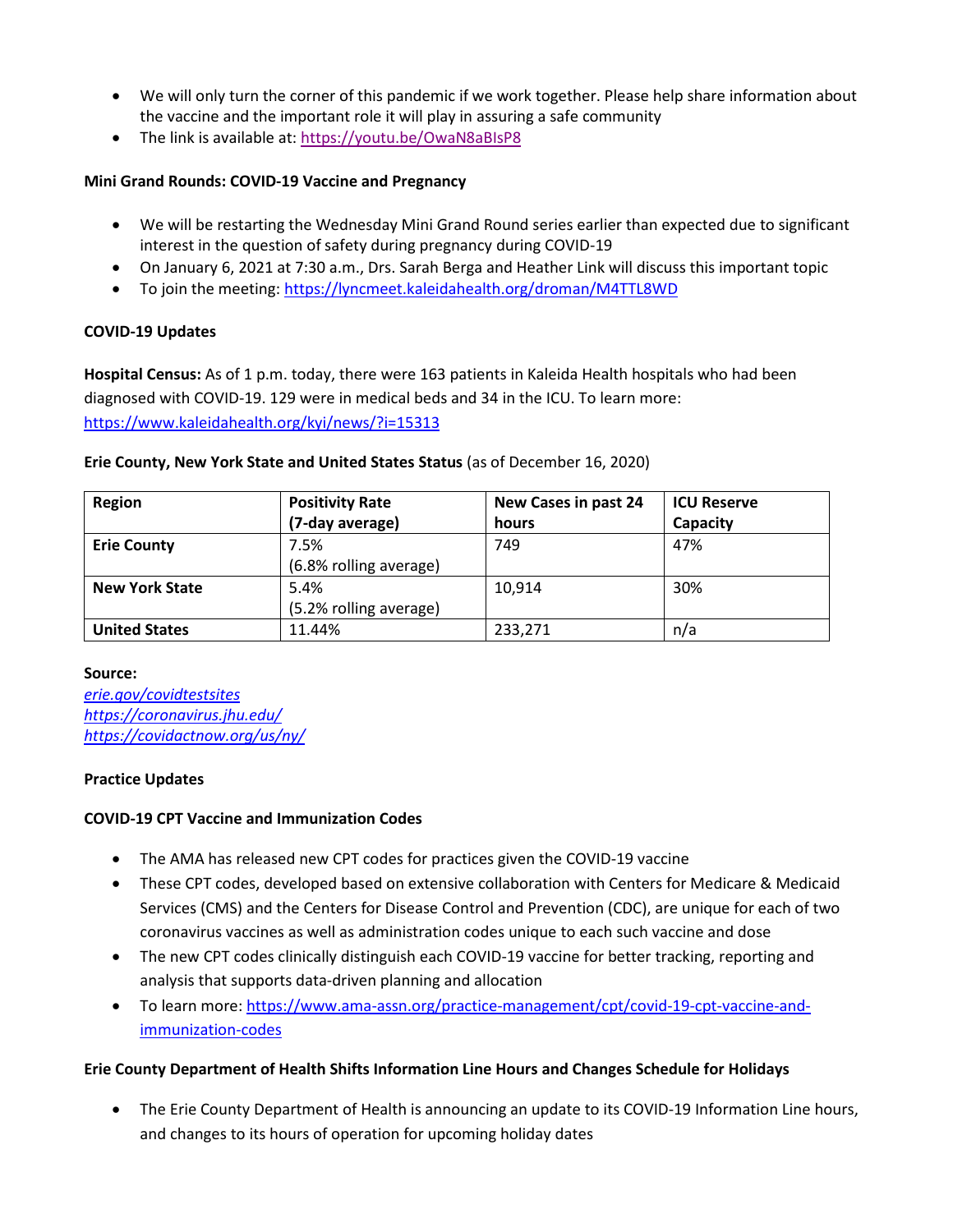• To learn more:<https://www.kaleidahealth.org/kyi/news/?i=15296>

### **Telehealth**

- As telehealth becomes an increasingly important part of how we deliver care, Kaleida Health has put together a tip sheet for best practices around "webside manner"
- It is available at[: https://www.kaleidahealth.org/coronavirus/support/providers/resources/Telehealth-](https://www.kaleidahealth.org/coronavirus/support/providers/resources/Telehealth-WebsideManner-Infographic.pdf)[WebsideManner-Infographic.pdf](https://www.kaleidahealth.org/coronavirus/support/providers/resources/Telehealth-WebsideManner-Infographic.pdf)

#### **In the News**

### **"Your Hometown Health Connection"**



Drs Sellick and Snyder appeared on local news this week to discuss the surge and how the healthcare community has rallied to meet the challenges of COVID-19.

• The program is available here[: https://www.youtube.com/watch?v=9o8UWiOghfk](https://www.youtube.com/watch?v=9o8UWiOghfk) 

### **Updates in the Literature**

# **All-Cause Excess Mortality and COVID-19–Related Mortality Among US Adults Aged 25-44 Years, March-July 2020**

- An article was published in JAMA discussing impact of COVID on young adults
- The authors found the COVID-19 pandemic was associated with increases in all-cause mortality among US adults aged 25 to 44 years
- The full article is available at: <https://jamanetwork.com/journals/jama/fullarticle/2774445>

Today's theme is about building cathedrals. I once heard Chaplain Erik Alfsen tell the story of a 15<sup>th</sup> Century architect Sir Christopher Wren. Wren was overseeing the construction of St. Paul's Cathedral in London. One day, as the story goes, Wren was on the site when he encountered two stone masons. He approached the first and asked about his work. The mason replied that he was expertly cutting stones so that they would fit perfectly with the others, but that it was hard and tiring work. Wren then went on to the second mason and asked the same question. That mason replied that he was helping build a cathedral that would inspire others for centuries. When he left work each night, he went home energized because he was working on something that would touch countless lives. This story is particularly fitting today as we find ourselves deep in the third wave of the pandemic. It has become exhausting. Energy reserves have been tapped and emotions are strained. There is an end in sight, but it is not here yet. Today, I would ask that you pause to reflect on why it is that we are here. Our work has purpose beyond the immediate tasks that we are doing. Our work is about defending the health of this community. It is hard. It will be exhausting, and we all need to look after one another to ensure that the burden does not become too great, but at the end of the day, our work will be reflected in the health of an entire community who rests easier at night knowing we are there for them.

**Daily Brief Updates:** Because of the upcoming holidays, there will only be an update on Tuesday, December 22 and Tuesday, December 29. Our usual Friday reports will be paused.